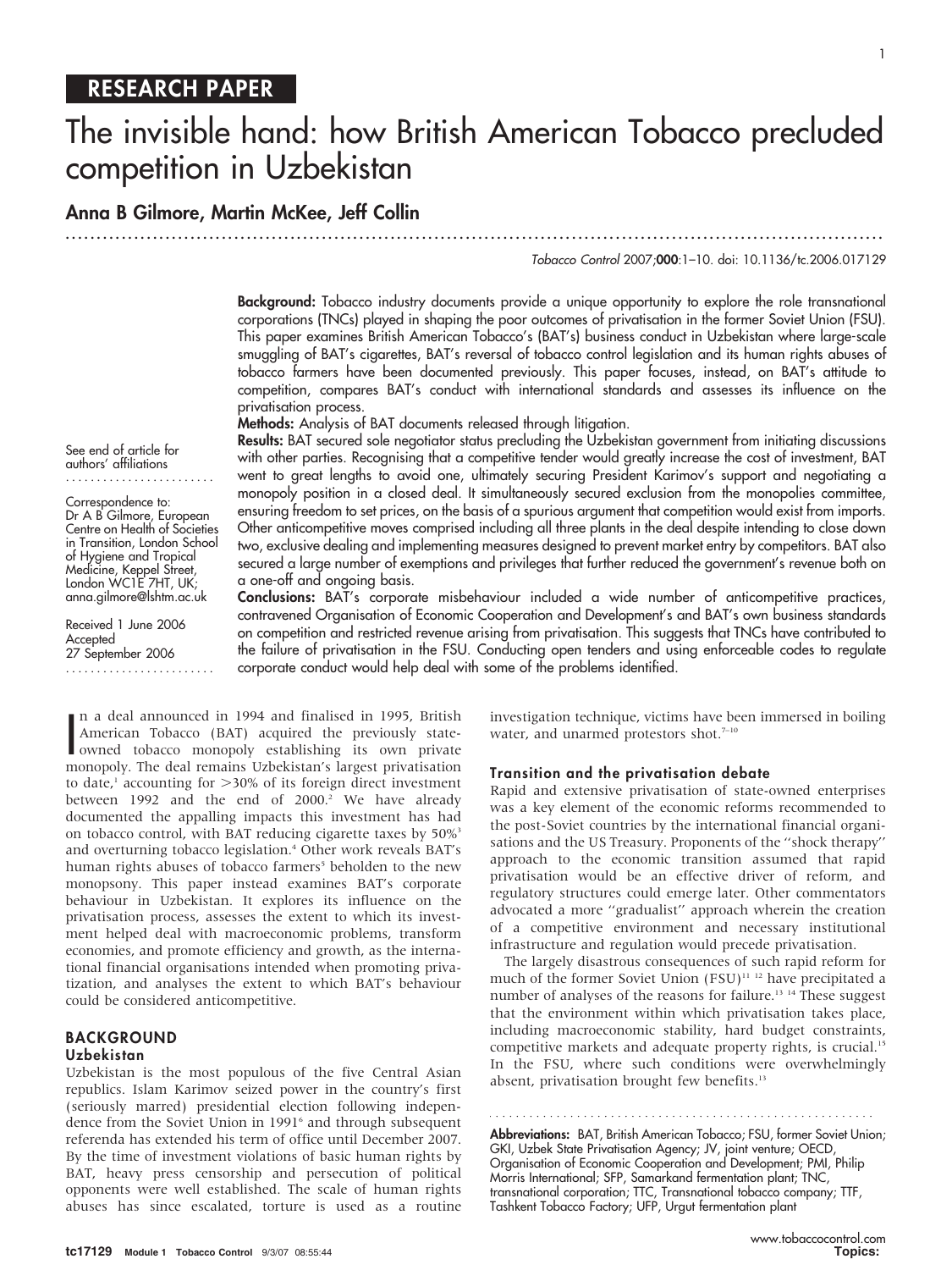Such analyses have, however, largely focused on system and infrastructural failures including the role of weak or corrupt governments, whereas the role that transnational corporations (TNCs) may have played has generally been overlooked. Instead, the literature largely sees TNCs as victims of, rather than potential contributors to, the problems. Given that transnational tobacco companies (TTCs) were among the first and largest investors in the FSU,<sup>2</sup> the release of internal tobacco industry documents through litigation<sup>16 17</sup> provides a unique opportunity to deal with this research gap by exploring the influence of TNCs on the privatisation process.

#### Corporate conduct

Organisation for Economic Corporation and Development (OECD) guidelines for multinational enterprises working from or in OECD member states (and thus including BAT) outline a broad range of business principles, including standards on competition, which such enterprises are expected to follow.18 These and the business standards to which the BAT itself now claims to adhere<sup>19</sup> provide useful benchmarks against which BAT's conduct has to be assessed (table 1). The guidelines were first developed in 1976 and amended at intervals since, including in 1991 $^{20}$  and most recently in 2001.<sup>18</sup> The standards on competition have changed little and the OECD deems that past breaches should be judged against the current text.

It could be deemed that BAT's whole raison d'être contradicts the spirit of the guidelines, ''to encourage the positive contributions that multinational enterprises can make to economic, environmental and social progress.'' Certainly, the documented large-scale smuggling of BAT's cigarettes into Uzbekistan,<sup>21</sup> BAT's detrimental impact on tobacco control<sup>3</sup><sup>22</sup> and abuse of tobacco farmers<sup>23</sup> contravene a number of the standards including Section VII.6 which requires companies to ''Co-operate fully and in a transparent manner with public authorities in the prevention or removal of serious threats to public health and safety deriving from the consumption or use of their products.'' Although a comprehensive comparison of BAT's behaviour against these standards is warranted, it is beyond the scope of this paper. Instead, we focus specifically on BAT's anticompetitive practices. These are practices which restrict or eliminate competition in a market, particularly if employed by a dominant firm and include such things as absorption of competitors, exclusive dealing and erecting barriers to market entry.<sup>24-26</sup> The work thus builds on our concerns about the anticompetitive stance taken by BAT to the opening of the FSU markets.27–29

Such work should help engage the International Monetary Fund in debates around privatisation and contribute to our understanding of effective means of regulating corporate conduct. The latter becomes increasingly important as the TTCs embrace corporate social responsibility and other voluntary initiatives, including business practice standards, as a means of claiming legitimacy,<sup>30 31</sup> and, more importantly, as governments accept such voluntary approaches as sufficient mechanism for holding corporations to account. The OECD guidelines that form a voluntarist rather than legally binding approach to controlling corporate activities are, for example, seen as central to the government's corporate social responsibility agenda in the UK, the home of BAT, despite severe criticism of the government's implementation of the guidelines.<sup>32</sup>

## METHODS

The legal settlements that led to the public release of BAT's documents, the creation of the company's Guildford archive and the idiosyncrasies of working in this archive, have previously been described.16 17 27 As part of a wider search for documents relating to the FSU detailed elsewhere.<sup>27</sup> over 35 terms were included specifically for Uzbekistan. An iterative approach to searching was taken, informed by a prior search of tobacco industry journals and early document findings, with initial broad search terms such as ''Central Asia'', ''CAR'' (Central Asian Republics), ''Uzbek\*'', and later narrowed to include the names of key identified individuals, places, projects and factories. Searches were performed between July 2000 and 2002 with documents taking up to 2 years to be delivered by BAT.

Analysis was based on an approach to company document analysis described by Forster and complemented by archival techniques recommended by Hill.<sup>33 34</sup> All documents obtained were indexed in a project database designed specifically for analysing tobacco industry documents. In all, 302 documents were coded as relevant to Uzbekistan, and were then sorted by date and topic in order to construct a chronology of events.

To contextualise and triangulate the findings, documents on relevant Uzbek legislation were subsequently identified through the on-line BAT Documents Archive established in 2004,<sup>16</sup> and additional information was sought from a hand search of tobacco industry journals dating from the start of 1990s to the end of 2000, from the United States Department of Agriculture, BAT Uzbekistan's records deposited at Companies House and the world wide web.

#### RESULTS

#### The Uzbek tobacco industry

At independence, the Uzbek tobacco industry consisted of a single tobacco factory, the Tashkent Tobacco Factory (TTF), and two fermentation plants in Urgut and Samarkand (UFP and SFP). The market was severely undersupplied: in 1993, TTF was producing only 3–4 billion of an estimated total market of 22 billion cigarettes.<sup>35</sup> 36</sup>

Key players in the Uzbek tobacco industry's privatisation were UzPisheProm, the Uzbek Food Industry Association which was responsible for the tobacco sector and the State Privatisation Agency (GKI) which owned all state assets.<sup>37</sup> UPP staff included its Director, Mr Khamidov and Deputy Director, Mr Husnutdin Usmanov.<sup>38</sup> Table 2 outlines a timeline of the events described in this paper.

#### Desire to avoid a competitive tender

Following the initial contact with the key players in Uzbekistan in April 1993<sup>39 40</sup> and unsuccessful attempts to "lock the Uzbek authorities into an agreement to negotiate a JV [joint venture] exclusively with BAT"<sup>41</sup> by contracting TTF to manufacture cigarettes using BAT-owned machinery, BAT began to negotiate a JV.42–48

BAT clearly aimed to avoid a competitive tender, and William Wells<sup>37</sup> of Schroders emphasised that "speed will be of the essence if the Uzbeks' confidence is to be secured and the risk of a competitive tender is to be minimised.'' Competition was intense—by the time of BAT's first team visit in May 1993, the TTF director had already signed 14 letters of intent for JVs.<sup>38</sup> By September 1993, two related factors served to increase the possibility of a competitive tender. The first was that the Uzbekistan authorities, having previously intended to establish a JV,<sup>38 45</sup> came to favour outright privatisation.<sup>42 44</sup> BAT judged that this reflected the influence of Price Waterhouse, appointed to advise the GKI on privatisation and possibly to educate the GKI on the "merits and demerits of tender sales".<sup>44</sup>

The second was the successful competitive tender in neighbouring Kazakhstan, in which Philip Morris International (PMI) acquired the Almaty Tobacco Factory or Kombinat. BAT's main concern was that a tender would "almost inevitably increase the cost of investment".<sup>49</sup> Aware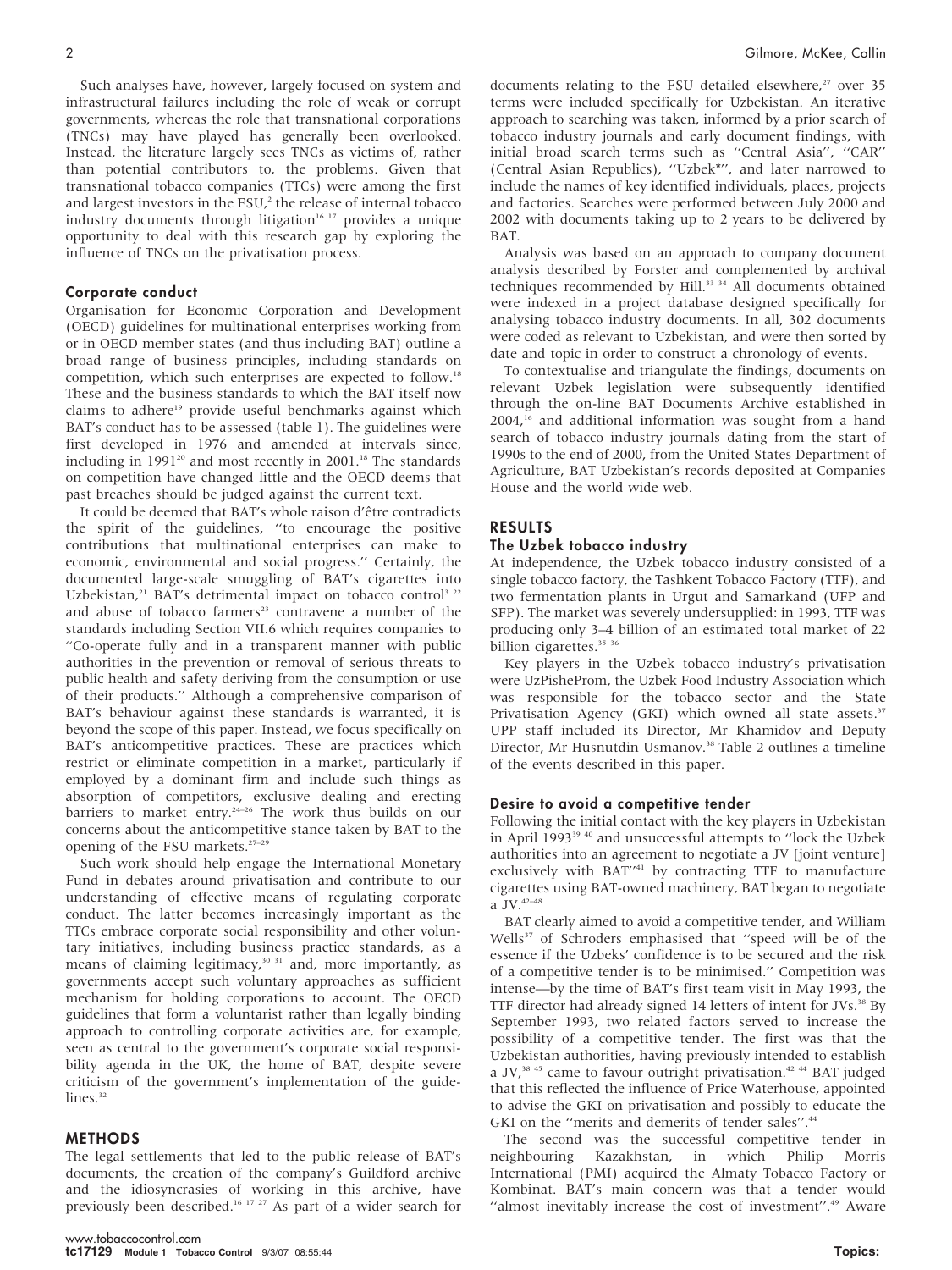| BAT's business conduct standards                                                                                                                                                                                                                                                                                                                                                                                                                                                                                        | OECD standards                                                                                                                                                                                                                                                                                                                                                                                                                                                                                                                                                                                                                                                                                                                                                                                                                                                                                                                                                                                                                                                                                                                                                                                                                                                                                                                                                                                                |
|-------------------------------------------------------------------------------------------------------------------------------------------------------------------------------------------------------------------------------------------------------------------------------------------------------------------------------------------------------------------------------------------------------------------------------------------------------------------------------------------------------------------------|---------------------------------------------------------------------------------------------------------------------------------------------------------------------------------------------------------------------------------------------------------------------------------------------------------------------------------------------------------------------------------------------------------------------------------------------------------------------------------------------------------------------------------------------------------------------------------------------------------------------------------------------------------------------------------------------------------------------------------------------------------------------------------------------------------------------------------------------------------------------------------------------------------------------------------------------------------------------------------------------------------------------------------------------------------------------------------------------------------------------------------------------------------------------------------------------------------------------------------------------------------------------------------------------------------------------------------------------------------------------------------------------------------------|
| Group companies will ensure that they comply with the competition<br>laws of each country and economic area in which they operate.<br>This is because compliance is required by law and also because<br>BAT believes in free competition                                                                                                                                                                                                                                                                                | IX competition                                                                                                                                                                                                                                                                                                                                                                                                                                                                                                                                                                                                                                                                                                                                                                                                                                                                                                                                                                                                                                                                                                                                                                                                                                                                                                                                                                                                |
| It is the responsibility of directors and managers of group companies<br>to be aware of and familiarise themselves with any competition laws<br>affecting their companies and their markets and to ensure<br>compliance within their organisation                                                                                                                                                                                                                                                                       | Text                                                                                                                                                                                                                                                                                                                                                                                                                                                                                                                                                                                                                                                                                                                                                                                                                                                                                                                                                                                                                                                                                                                                                                                                                                                                                                                                                                                                          |
| Competition laws are intended to promote a free and competitive<br>market -place and it is in the interests of all participants<br>that they are complied with                                                                                                                                                                                                                                                                                                                                                          | Enterprises should, within the framework of applicable<br>laws and regulations, conduct their activities in a competitive manner.<br>In particular, enterprises should                                                                                                                                                                                                                                                                                                                                                                                                                                                                                                                                                                                                                                                                                                                                                                                                                                                                                                                                                                                                                                                                                                                                                                                                                                        |
| The competition laws of most countries affect both "horizontal"<br>agreements, that is, those between competitors, and also "vertical" agreements-that is,<br>those between a supplier and its customers Horizontal price-fixing agreements<br>among competitors are likely to be considered among the most serious offences,<br>with very heavy penalties for infringement for the company and possibly<br>for the individual involved. In the UK, for example,<br>imprisonment can be imposed, as well as heavy fines | (1) Refrain from entering into or carrying out anticompetitive<br>agreements among competitors                                                                                                                                                                                                                                                                                                                                                                                                                                                                                                                                                                                                                                                                                                                                                                                                                                                                                                                                                                                                                                                                                                                                                                                                                                                                                                                |
| Most competition laws are likely to have an impact on joint ventures<br>and all prohibit misuses of dominant position                                                                                                                                                                                                                                                                                                                                                                                                   | (a) To fix prices                                                                                                                                                                                                                                                                                                                                                                                                                                                                                                                                                                                                                                                                                                                                                                                                                                                                                                                                                                                                                                                                                                                                                                                                                                                                                                                                                                                             |
| Many countries also impose merger control, often with a need to<br>notify a proposed merger for approval before implementation                                                                                                                                                                                                                                                                                                                                                                                          | (b) To make rigged bids (collusive tenders)                                                                                                                                                                                                                                                                                                                                                                                                                                                                                                                                                                                                                                                                                                                                                                                                                                                                                                                                                                                                                                                                                                                                                                                                                                                                                                                                                                   |
| Although the law may be stated simply, the factual circumstances<br>to which the law must be applied are sometimes less clear. If, therefore,<br>there is any doubt whether a particular business practice or activity might be<br>in breach of competition law, the matter must be<br>referred to the relevant legal counsel                                                                                                                                                                                           | (c) To establish output restrictions or quotas or                                                                                                                                                                                                                                                                                                                                                                                                                                                                                                                                                                                                                                                                                                                                                                                                                                                                                                                                                                                                                                                                                                                                                                                                                                                                                                                                                             |
|                                                                                                                                                                                                                                                                                                                                                                                                                                                                                                                         | (d) To share or divide markets by allocating customers, suppliers,<br>territories or lines of commerce<br>(2) Conduct all their activities in a manner consistent with all<br>applicable competition laws, taking into account the applicability of<br>the competition laws of jurisdictions whose economies would be likely<br>to be harmed by anticompetitive activity on their part.<br>(3) Cooperate with the competition authorities of such jurisdictions<br>by, among other things and subject to applicable law and<br>appropriate safeguards, providing as prompt and complete<br>responses as practicable to requests for information.<br>(4) Promote employee awareness of the importance of compliance<br>with all applicable competition laws and policies.<br>(5).  The term "competition" law is used to refer to laws,<br>including both "antitrust" and "antimonopoly" laws, which prohibit<br>collective or unilateral action to (a) misuse market power or<br>dominance, (b) acquire market power or dominance by means other<br>than efficient performance or (c) engage in anti-competitive<br>agreements.<br>(6) In general, competition laws and policies prohibit (1) hard-core<br>cartels; (2) other agreements that are deemed to be anticompetitive;<br>(3) conduct that exploits or extends market dominance or market<br>power and (4) anti-competitive mergers and acquisitions |

On the left-BAT's business conduct standards on competition law.<sup>19</sup> Emphasis (underlined) added. On the right-OECD standards<sup>1</sup>

that it had already lost tenders in Lithuania and Kazakhstan,<sup>27 50</sup> BAT described the matter as one of "extreme urgency":42

there is a clear danger that BAT will be forced to compete in tenders at very high prices or be shut out of remaining business opportunities in Central Asia. … BAT was outbid in Kazakhstan by a factor of more than three on payment to the Government for shares of Almaty Tobacco Factory or Kombinat and by a factor of two for capital expenditures. … If the Kazakhs announce these figures publicly … the stakes will rise immensely in the remaining republics of Central Asia and perhaps elsewhere in the CIS [Commonwealth of Independent States] …

Further delay will increase greatly the risk of a competitive tender in Uzbekistan.

Herter<sup>42</sup> feared that there was "a serious risk that unless BAT takes immediate pre-emptive steps to progress negotiations with the Uzbeks, the Uzbek tobacco industry will go to competitive tender''. His recommendation, approved by the Chief Executives Committee (CEC), was ''that BAT should aggressively pursue the existing investment opportunity'' and sign a memorandum of understanding as a matter of urgency.<sup>42 51</sup> This was ultimately achieved on 5th October 1993<sup>52</sup> and, as BAT had desired, $42$  focused on the creation of a JV.<sup>52</sup> It included a 12-month exclusivity period,<sup>52</sup> which BAT successfully used to pressurise the Uzbeks not to engage in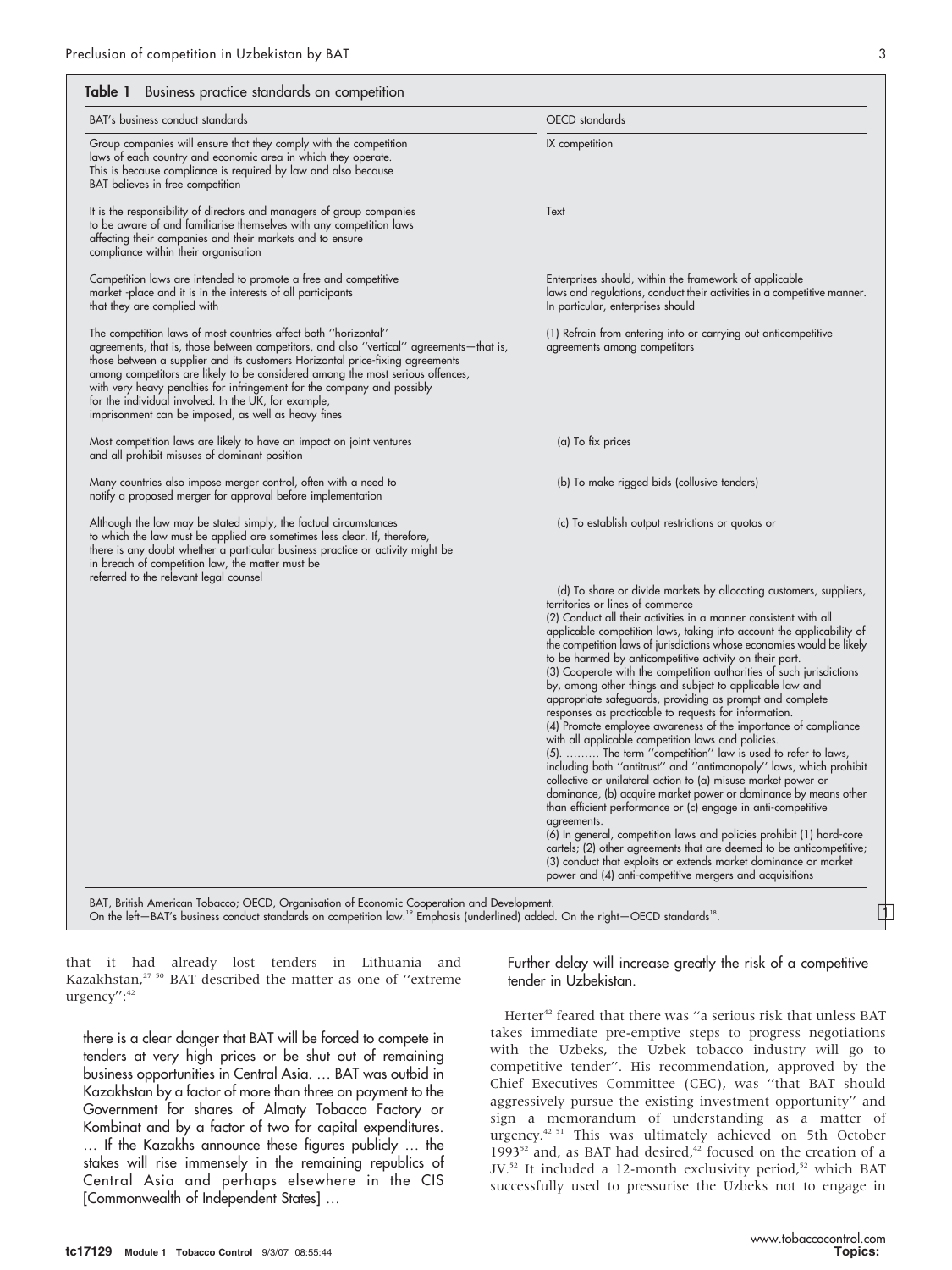| April 1993                                | <b>BAT</b> participates in World Economic<br>Forum visit to Uzbekistan                                                                                   |
|-------------------------------------------|----------------------------------------------------------------------------------------------------------------------------------------------------------|
| May 1993                                  | First BAT team visit to Uzbekistan                                                                                                                       |
| June to October 1993                      | Ongoing visits and negotiations                                                                                                                          |
| September 1993                            | Philip Morris' JV with Almaty Tobacco<br>Kombinat announced                                                                                              |
| 28th September–5th October<br>1993        | Uzbek delegation visit UK and Europe                                                                                                                     |
| 5th October 1993                          | Memorandum of understanding signed<br>between UPP, GKI and BAT. Includes an<br>exclusive negotiating period of<br>12 months                              |
| 23rd-26th November 1993                   | President Karimov's visit to UK                                                                                                                          |
| 14-16th December 1993                     | Sir Patrick Sheehy (BAT Chairman) and<br>Ulrich Herter (Managing Director<br>Tobacco BAT Industries) visit Uzbekistan                                    |
| 15th December 1993                        | Protocol of Intent signed by First Deputy<br>Prime Minister Ismael Djurabekov for the<br>Uzbek government and Sir Patrick<br>Sheehy for BAT              |
| January 1994                              | Establishment of customs union between<br>Kazakhstan, Kyrgyzstan and Uzbekistan<br>announced                                                             |
| 11th February 1994                        | First Presidential Decree: Cabinet of<br>Ministers Decree signed by President<br>Karimov approving JV with BAT.<br>Agreement on terms of JV to be agreed |
|                                           | by 11th May                                                                                                                                              |
| 14th May 1994<br>16th May 1994            | Share Purchase Agreement Signed<br>BAT publicly announces the deal                                                                                       |
| 20th June 1994                            | Second Presidential Decree: President<br>Karimov signs Cabinet of Ministers<br>Decree on establishment of JV. Confirms<br>monopoly position              |
| June, July, August 1994<br>15th July 1994 | Ongoing negotiations focus on taxation<br><b>BAT discovers existence of Health Decree</b>                                                                |
|                                           | 30, comprehensive tobacco control<br>legislation                                                                                                         |
| Late August 1994                          | Tax issues resolved to BAT's satisfaction<br>and a Tashkent decree banning street                                                                        |
| August-October1994                        | advertising is reversed at BAT's request<br>Negotiations on Health Decree 30                                                                             |
| 31st October 1994                         | continue<br>Date by which amended decree would be<br>in force                                                                                            |
| 22nd November 1994                        | BAT transfers first payment to establish<br>majority stake in the Uzbek tobacco                                                                          |
| 20th-22nd December 1994                   | industry<br>Sheehy visits Uzbekistan to formalise<br>creation of the JV                                                                                  |

negotiations with potential competitors,<sup>53-55</sup> repeatedly stressing its importance.<sup>56</sup> 57

# Use of political contacts to ward off competitors and prevent a competitive tender

Further efforts to secure BAT's position and prevent a tender relied on its extensive political contacts, and particularly the support of President Karimov. Documents suggest that Usmanov assisted BAT in attempting to move the project forward from the inside, keeping BAT in the forefront and warding off pressure from competitors:<sup>58 5</sup>

Government offices are deluged with letters from various consultants fronting for PMI, RJR [R J Reynolds Tobacco company] and Rothmans…

I can ward off this pressure, but only so much, - Usmanov said. – Sometimes these letters come to me for expert opinion and I try to keep BAT in the forefront. But I am sure that a lot of them stay in other offices and who knows what other Government officials might think. PMI for instance offers 200–300 mln Dollars and credits and KPMG are lobbying very hard for them. RJR signed with us a Protocol of Intent without an exclusivity clause but with a promise to invest …These letters go to practically all the important Government addresses complaining about the exclusivity with BAT.

By January 1994, Usmanov claimed to have succeeded in securing the temporary exclusion of the tobacco industry from the privatisation programme and advised BAT not to await privatisation since it ''would then be dealing with 'closed' joint stock companies which he thought would be more difficult.''57

The nature of Uzbek politics meant that presidential approval for any JV plans would be critical. Contact with the president did not occur until President Karimov's visit to the UK in November 1993,<sup>53 60–63</sup> followed by chairman Sir Patrick Sheehy's visit to Uzbekistan in December. During this visit, the Protocol of Intent was signed, $49.64-66$  a crucial document for BAT:

Usmanov believes the meeting with the President and the Protocol of Intent make life much harder for the competition. Now we can cay [sic] to all the others: go to the President and secure his support, then we will deal with you. So far he is with BAT.<sup>58</sup>

At this point, pressure for a competitive tender was building both externally from BAT's competitors, and internally from GKI and KPMG, newly appointed to advise specifically on the tobacco industry deal (having acted as advisers to the Kazakhstan government on the Almaty deal).<sup>55</sup> The fact that BAT now had "the active support of President Karimov",<sup>49</sup> who was willing to issue a presidential decree authorising the establishment of a JV with BAT,<sup>49</sup> was vital to BAT's anticompetitive strategy. This was evident in a note to the CEC describing Karimov's response to arguments advanced by GKI that a competitive tender would yield higher investment and greater employment protection:

Rather than being concerned about the valuation issue, when the President heard of this debate and the possible delays in implementing the investment, he instructed the Deputy Prime Minister to prepare a Presidential Decree authorising the establishing of a joint venture with BAT to be submitted to the Cabinet of Ministers on  $1<sup>st</sup>$  February for his signature on  $4<sup>th</sup>$ February.

A presidential decree signed on 11th February 1994<sup>55 67</sup> approved the JV with BAT, based on the TTF, SFP, UFP, and including the construction of a new cigarette factory and leafprocessing plant in the Samarkand region. Earlier documents suggest Samarkand was a politically expedient choice, being the President's home town.<sup>68</sup> As Herter reported to the CEC, the decree also confirmed BAT's sole negotiator status:

Although due to the Decision, GKI has to accept BAT as sole negotiator at least until 11<sup>th</sup> May 1994 it will probably look for opportunities to state its case for an open tender if BAT's proposal is short of its expectations.

…Although KPMG lobbied strongly against BAT having a sole negotiating position they will have to work within the aims and terms of the Cabinet of Ministers decision.<sup>55</sup>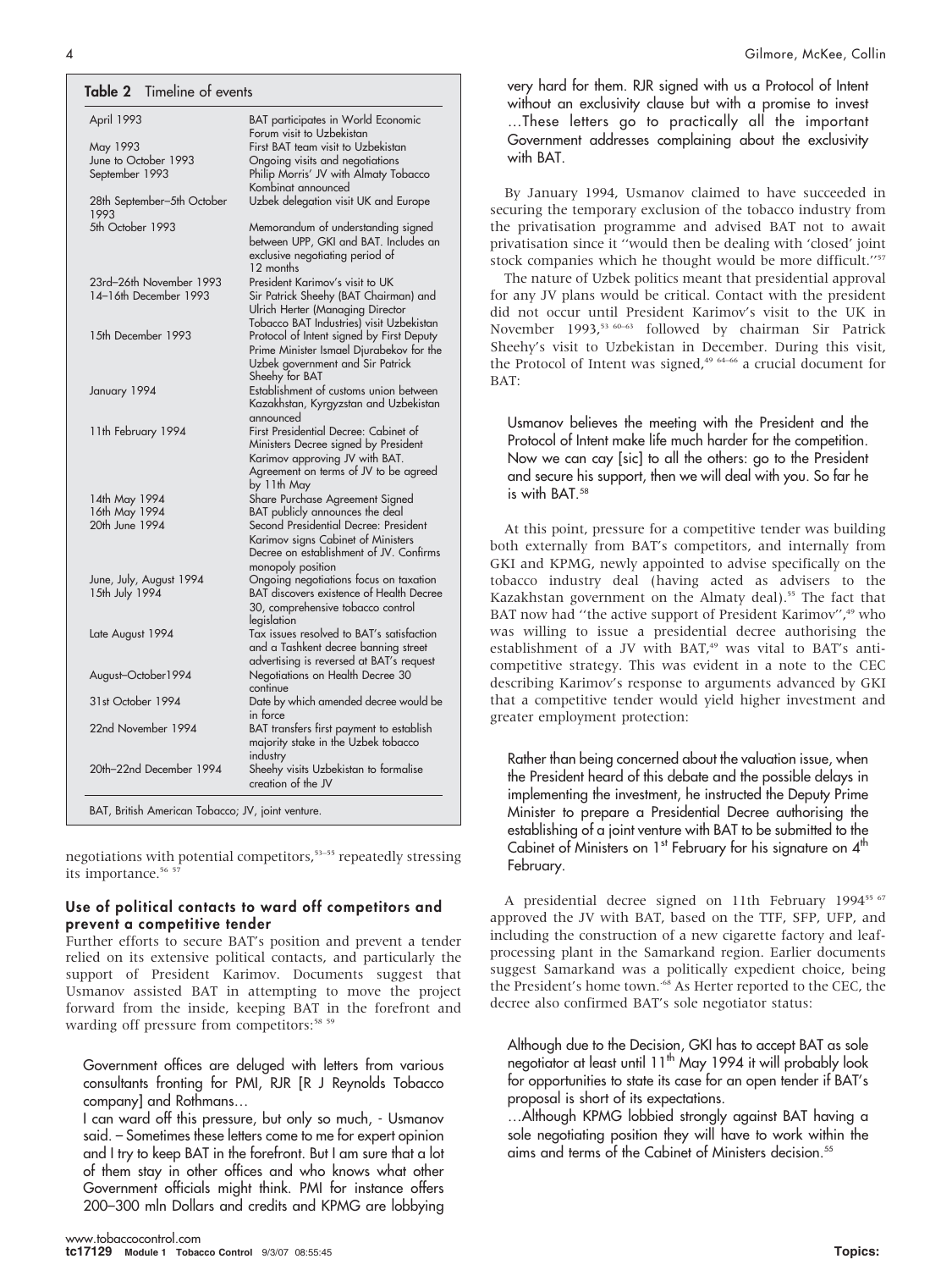## Absorption of competitors

BAT had deliberately included TTF and both fermentation plants in the JV to exclude the possibility of domestic competition in what effectively amounts to absorption of competitors. Despite intending to close the SFP and ultimately the TTF,<sup>35 36 55</sup> with the UFP alone recognised as "a lynchpin to any investment in Uzbekistan",<sup>69</sup> BAT took "pre-emptive action" to deny all three to competitors,<sup>55 65</sup> 69 noting in relation to TTF:

in order to provide immediate access to the most concentrated consumer market in Uzbekistan and to deny the market and TTF to BAT's competitors, it was agreed that it would be desirable to be located in Tashkent for at least the short term.<sup>69</sup>

#### Exclusive dealing and erecting barriers to market entry

Having secured sole negotiator status, prevented a competitive bidding process and absorbed potential domestic competitors, BAT then attempted to secure the Uzbek market from competition that could arise through imports or new market entrants. Referring openly to ''protection of the domestic tobacco products market",<sup>62</sup> BAT set about achieving this through exclusive dealing and erecting barriers to market entry. It requested a number of anticompetitive preconditions to its investment,35 49 55 61 70 71 summarised clearly in the draft Skeleton Business Plan,<sup>35</sup> which indicates that BAT aimed to:

secure a dominant position in the market, achieving 80% market share by the year 1997 by concluding a joint-venture with the Uzbek Cigarette Industry which will guarantee our position over the plan period through providing competitive advantage particularly the restriction on imports.<sup>35</sup>

BAT sought exclusive cigarette manufacturing rights,<sup>49 55 70</sup> an exclusive arrangement with Bakalea (the state distribution agency)<sup>61 69 70</sup> and with local advertising agencies,<sup>70</sup> confirmation that the tobacco industry was not subject to legal constraints as a monopoly, $61$  and reform of the tobacco excise and import tax systems.<sup>55 61 70 72</sup>

Exclusivity of distribution through Bakalea, a one-way arrangement that would tie up Bakalea for at least 5 years but not preclude BAT from using other distributors,<sup>35</sup> was seen by Dean Sims, BAT's marketing expert, as a prerequisite. Sims also sought the application of import duties on imported cigarettes, qualified by a 3-year indemnity for BAT imports and higher taxes on advertising of imported products.<sup>70</sup> He emphasised the scale of the opportunity associated with an investment if these conditions could be obtained:

It must be absolutely clear that what we wish to buy is not manufacturing assets or brands but an opportunity to dominate the market.

The TTF assets and brands are worthless without the above guarantees…

With these guarantees it could emmerge [sic] as one of the most significant and lucrative Group investments in the last twenty years. The impact on Group profits could be considerable.

No effort or avenue should be ignored to try to achieve the above guarantees but this must be immediate. This may require unorthodox arrangements to be made with the decision makers but this will have to be weighed against the scope of the opportunity.<sup>70</sup> (original emphasis)

BAT's exclusive dealing did not stop with Bakalea. On the marketing front, concerned that it was being outdone, $70 73-75$ BAT wanted to tie up all the key players to prevent competitor access:

No advertising agencies in the true sense of the word exist locally. All creativity and printing must be sourced externally. However, the limited number of people currently working in this field exercise disproportionate influence and as with financially stable distributors, we should tie them up with exclusive contracts now.70 (original emphasis)

Lest these wide-ranging measures be insufficient, to further foreclose the possibility of any competition, BAT also specified that no other domestic or foreign business should be licensed to process leaf (at least until facilities had been installed at UFP) or to manufacture tobacco products (for 5 years or 6 months after the new factory is fully operational)<sup>35</sup> and that no local or international brands would be registered without prior consultation with BAT.<sup>35</sup>

It is also clear that, although BAT planned to establish a monopoly, it hoped to achieve this without being subject to anti-monopoly regulation, as freedom to price was seen as an absolute precondition to investment.<sup>35</sup>

#### Investment privileges

In addition to established foreign investor tax privileges,  $61.72.76$ BAT sought various additional and wide-ranging privileges.<sup>61 70 77</sup> <sup>8</sup> It noted that these would lead to considerable savings,<sup>77</sup> further bolstering its position while reducing potential government revenue from BAT's investment—for example, despite internally acknowledging that existing legislation provided a 2–5 year income tax holiday and that the 5-year exemption being offered was "extremely generous",<sup>78</sup> BAT pushed for an additional 5-year exemption. Other privileges sought included a 5-year exemption from taxes on foreign currency income and a 10-year exemption from import, customs and excise duties on materials imported for processing.<sup>78</sup>

#### Securing the deal

On 14th May 1994, 3 days after the deadline for establishing the JV set out in the presidential decree,<sup>55</sup> official agreement was reached in the form of a Share Purchase Agreement<sup>80 81</sup> and BAT formally announced the deal.<sup>82 83</sup> On 20th June 1994, Karimov signed a second Presidential decree effectively activating the Share Purchase Agreement and guaranteeing BAT its desired monopoly position.<sup>80</sup> Although the Uzbekistan party had made unilateral changes from a previous agreement,<sup>80 84</sup> the decree gave BAT more or less what it had demanded: exclusive manufacturing and processing rights for 5 years,<sup>80 85</sup> freedom to contract with tobacco farmers, release from the state order for cigarettes and leaf, and receipt of the privileges contemplated in the May Agreement.<sup>80</sup> A subsequent United States Department of Agriculture report notes that with the import duty exemptions granted for 5 years, they were then also extended for a further 5 years, and that BAT was given a 10-year exclusive right to grow, process and export the Turkish leaf variety "Izmir".<sup>86</sup> Above all, BAT was given freedom to price its cigarettes while avoiding inclusion on the monopolies register, as Nick Brookes, director of new business development noted:

5. We have negotiated a 5 year monopoly for cigarette manufacture in Uzbekistan. This could only be achieved by arguing that competition would be available from imports.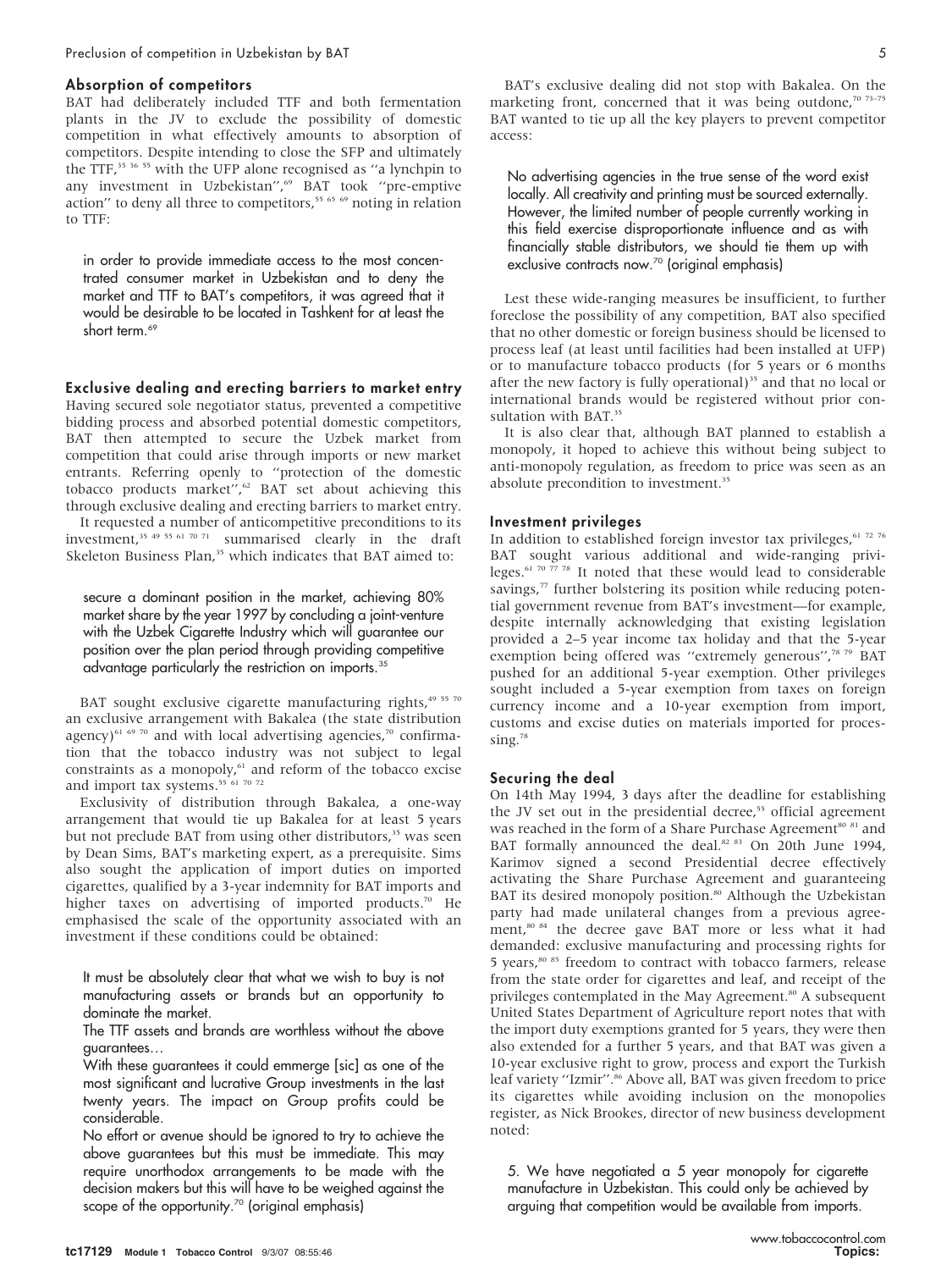6. Despite being a monopoly we have, nevertheless, negotiated exclusion from the Uzbek Monopolies Committee which amongst other things, would have restricted our freedom to set prices.<sup>87</sup>

He also admitted that, as a result of BAT's efforts to redesign the taxation system, $3$  the argument that competition existed from imports was largely spurious:

8. If the new level playing field tax regime is properly applied, cigarettes entering Uzbekistan from outside the CIS should in any event reach the market at a price disadvantage to locally manufactured cigarettes owing to higher ex-factory prices, transportation costs, etc.<sup>87</sup>

The fact that the Uzbekistan monopolies committee deems firms with a market share of  $>65\%$  as "dominant"<sup>88</sup> while BAT aimed for a share of  $80\%$ <sup>22</sup> achieving a 72% share by 1999,<sup>89</sup> makes BAT's exclusion all the more remarkable.

## Hiccoughs at the final stages

Although by July 1994 completion of the deal seemed imminent,<sup>90 91</sup> several issues emerged to delay the progress. Most notable were excise reforms<sup>3</sup> and BAT's discovery in August of a tobacco control decree (Decree 30) issued by the Ministry of Health in July.<sup>22 92 93</sup>

BAT made considerable efforts to influence levels of import and excise duties, starting before the share purchase agreement was signed and continuing long afterwards, as detailed elsewhere.<sup>3</sup> Initial plans to have "punitive"<sup>61</sup> import tariffs imposed, as alluded to above,<sup>70</sup> were abandoned because the Uzbek government had been highly sensitive to what it saw as anticompetitive practices $87.94$  and it had become apparent "that seeking all three of protective import duties, manufacturing exclusivity and pricing freedom was impractical".<sup>94</sup> Instead, BAT sought and ultimately achieved considerable reform of the excise system which bolstered its monopoly position.<sup>3</sup>

In a document that indicates how BAT and Schroders were aware of the dubious nature of such practices, William Wells outlines how he was unable to allay the BAT chairman's concerns about the failure to pursue punitive import duties during his visit<sup>37</sup> because he "was not entirely clear to what extent it was appropriate to talk about what might be construed as anti-competitive practices, in front of Neil Buckley of the Financial Times."<sup>9</sup>

By October 1994, after aggressive and persistent negotiations, ultimately involving President Karimov, BAT successfully secured exemption from the Health Ministry's Decree 30 which would inter alia have banned advertising and smoking in public places,<sup>95 96</sup> instead implementing its own voluntary code on  $\boxed{2}$  advertising.<sup>22 97</sup>

By November 1994, final agreement on the deal was reached<sup>98</sup> with BAT transferring their first payment on 22nd November 1994 $99$  as planned $81$  to acquire a 51% stake in the Uzbek tobacco industry.98 100 Documents indicate that a total of US\$60.08 million was transferred to Uzbek accounts at Chase Manhattan Bank,<sup>99</sup> the equivalent of £38.2 million at exchange rates at that time, but Companies House records indicate that BAT invested £44.9 million.100 When asked for an explanation, BAT attributed the £6.7 million discrepancy to capitalisation of related costs including legal and merchant bankers fees and travel costs incurred in the acquisition (Michael Prideaux, personal correspondence, July 2005), suggesting, therefore, that such costs contributed a very high 17.5% of the deal price.

Sir Patrick Sheehy and other BAT delegates visited Uzbekistan in December 1994 to formalise the JV deal. BAT documents record that they met with President Islam Karimov:

who praised BAT as a solid international partner with a vision, and assured the guests of his continuing personal support for the company's long-term investment plans..... According to senior Uzbek officials, Sir Patrick's trip has greatly contributed to the image of BAT in Uzbekistan as a serious investor and a responsible corporate citizen.<sup>101</sup>

Public reports of the deal indicate that BAT made further investments to an estimated total value of  $>$ US\$300 million ( $\sim$ £200 million) by 1998 with its shareholding increasing to 97%.2 102 103 Companies House records suggest that of the investments made by the end of 1998, £144 million was cash.<sup>104</sup> As planned, its production levels increased gradually until 1999, export activities had begun<sup>105</sup> and BAT's market share had reached over 70%.<sup>89</sup> In 2000 and 2001, BAT Uzbekistan made profits of approximately £1 million and £2.8 million, respectively.<sup>104</sup> Subsequently, however, sales have fallen<sup>106-108</sup> and BAT Uzbekistan has recorded a loss.<sup>109 110</sup>

#### **DISCUSSION**

This paper clearly demonstrates that BAT wielded powerful influence over the privatisation process in Uzbekistan, particularly through the support of President Karimov. It prevented a competitive tender, despite considerable pressure from both internal and external agencies, and established a monopoly, yet used spurious arguments to ensure exclusion from the Monopolies Commision and freedom to set prices. BAT engaged in a broad range of anticompetitive practices that cemented its dominant position and precluded the possibility of any effective competition from either inside or outside the country. These included absorption of competitors and exclusive dealing, exclusive rights to manufacture tobacco products and process leaf, and a veto over the registration of cigarette brands. Although its efforts to implement tariff barriers in the form of import duties failed, BAT managed to ensure that the excise system was reformed to its benefit. Simultaneously, it negotiated incredibly favourable investment terms that resulted in the Uzbekistan government foregoing large amounts of revenue.

BAT's conduct in Uzbekistan clearly contradicts the OECD guidelines which outline how competition laws prohibit action to ''abuse market power or dominance'' or ''acquire market power or dominance by means other than efficient performance"(table 1).<sup>18</sup> It is also dramatically at odds with BAT's self-proclaimed business conduct standards, which state ''British American Tobacco believes in free competition'', raising serious doubts about the validity of such standards.19 Combined with BAT's contravention of other OECD standards as described above, our findings suggest that voluntary business practice initiatives are inadequate in constraining corporate conduct, lending weight to arguments that corporations should be legally required to abide by an international set of social standards such as an international framework on corporate accountability.<sup>32 111</sup> <sup>112</sup>

Indulgence in anticompetitive behaviour is not unique to Uzbekistan. We have previously shown how BAT successfully avoided a competitive tender in the Ukraine, and attempted to do so in Russia and Moldova, in the latter again hoping to shore-up its position with protective excise policies.<sup>27</sup> <sup>29</sup> Other documents indicate that TTCs colluded to fix prices in as many as 23 countries across Africa, Asia, Latin America, Europe and the Middle East.<sup>113</sup>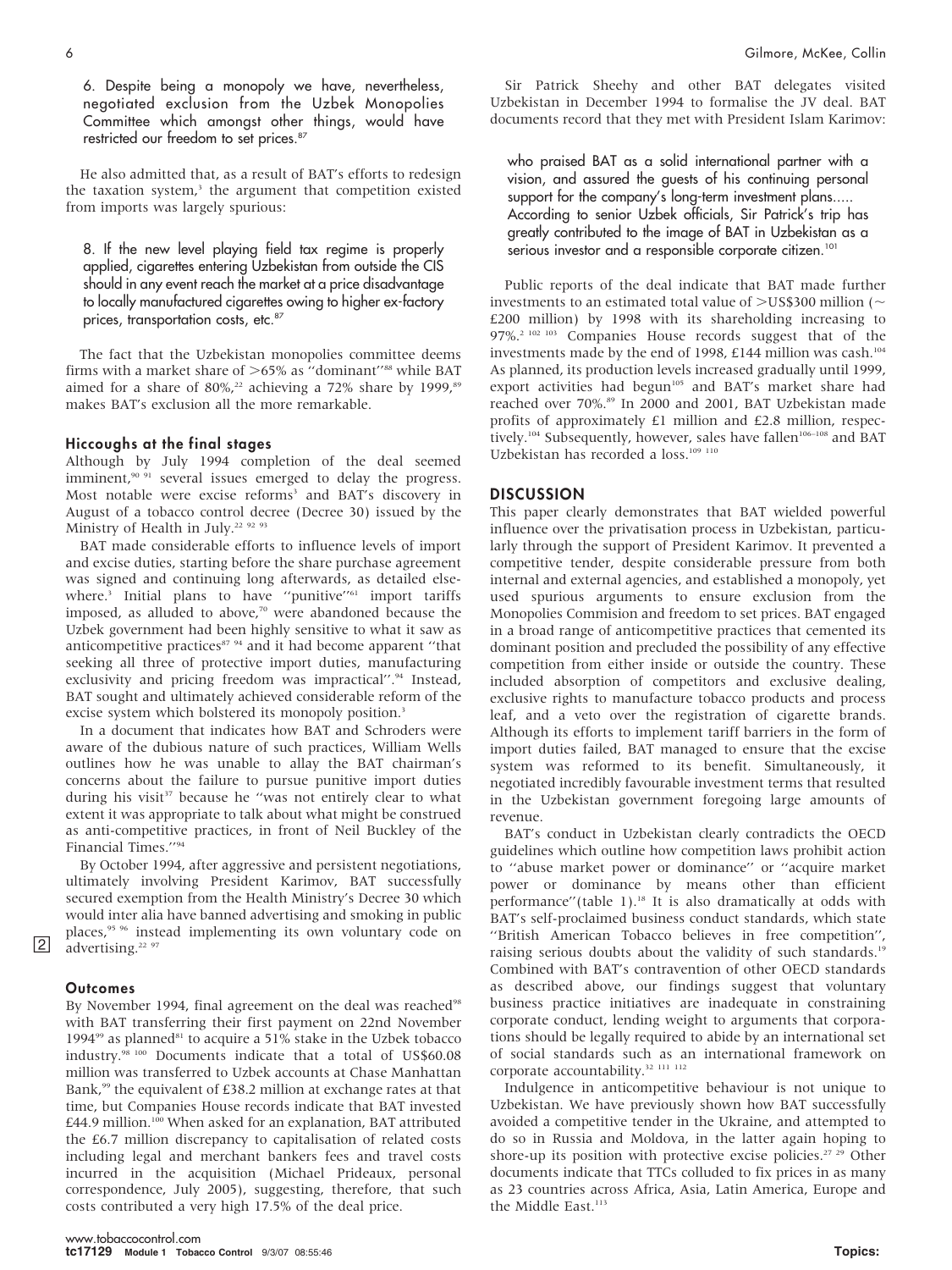As Uzbekistan's largest foreign investor and a major tax payer, BAT has helped support and maintain Karimov's regime. When political commentators have raised concerns about the appropriateness of doing business with ''nasty regimes'', BAT has claimed it is not a ''political animal''.114 Yet, our analysis clearly shows BAT's close links with Karimov whose personal intervention secured BAT its desired deal and ensured tobacco control legislation was overturned.<sup>4</sup> Concerns have also been raised about the inability of the press to accurately cover tobacco control issues and torture has been used on those who have attempted to do so (unnamed source, personal correspondence, August 2006).<sup>115</sup>

BAT's conduct puts those who support the company in an invidious position. Schroders and its staff who, in acting as BAT's advisers, were clearly knowledgeable of and, it seems, active in supporting the behaviours outlined in this paper and those outlined elsewhere.<sup>3</sup> <sup>21-22</sup> It is also noteworthy that KPMG seems to have a potentially conflicting role in the processes outlined, being appointed by GKI to advise on the tobacco deal while also, two documents suggest, lobbying for PMI in Uzbekistan.58 59 KPMG was unable to confirm or refute this information, being unable to trace any record of KPMG in the UK working on tobacco privatisation in Uzbekistan (Judith = Dow, personal correspondence, KPMG London).

On the issue of privatisation, our findings also suggest that the purported economic benefits of privatization, which underpin the multilateral financial organizations' support for this process, may not be realised. The Uzbekistan government failed to capitalise on the sale of its tobacco industry, as BAT cajoled it into foregoing a competitive tender and providing numerous tax holidays and favourable excise policies, all of which substantially reduced revenues. These diverse exemptions are not unique to Uzbekistan. The TTCs also secured 5–10-year exemptions from profit tax in Ukraine,<sup>116</sup> Kyrgyzstan and Hungary.<sup>117</sup>

The findings also lend support to those who argued for a gradual approach to privatisation by illustrating the ease with which a leading TNC was able to act in an anticompetitive

# What this paper adds

After the collapse of the Soviet Union, the International Financial Organisations promoted privatisation of previously state-owned industries to help deal with macroeconomic problems, transform economies and promote efficiency and growth. Yet, privatisation failed to bring these predicted benefits. Blame has been centred on infrastructural failures including the role of weak or corrupt governments while the role of transnational corporations (TNCs) has generally been overlooked. Meanwhile, TNCs, governments and international organisations are adopting voluntary means of controlling industry's conduct with little information on their ability to effectively hold corporations to account.

By using internal tobacco industry documents to examine British American Tobacco's (BAT's) conduct during its investment in Uzbekistan in the mid-1990s, this paper suggests that TNCs contributed to the failure of privatisation in the former Soviet Union by engaging in anticompetitive practices. By showing the ease with which BAT contravened established standards of business conduct, it also suggests that voluntarist means of holding corporations to account will be ineffective, lending weight to arguments that corporations should be legally required to abide by an international set of social standards such as an international framework on corporate accountability.

manner. Had there been institutional mechanisms to ensure competition and good corporate governance in place, it would have been far harder for BAT to have behaved in this way. Moreover, rather than raising business standards in Uzbekistan as the company would have us believe, and the International Monetary Fund and others had predicted would occur through privatisation, BAT's poor conduct has reinforced corrupt and inappropriate practices. This is in line with Hellman et  $al's<sup>118</sup>$ findings that foreign firms investing in the region were significantly more likely than local firms to engage in certain forms of corrupt behaviour, enjoy substantial benefits from doing so and contribute to problems of governance.

If a competitive rather than a monopolised market had emerged, there could of course have been implications for tobacco control, given evidence that competition tends to fuel consumption. However, as we have outlined elsewhere, $21$ overall, our evidence suggests that the key influence on tobacco control and consumption is the presence of a private rather than a state-owned company and its very different modus operandi, notably the use of mass marketing, negative influence on tobacco control and cigarette pricing.<sup>3</sup>

In summary, these findings may help fuel further opposition to privatisation in the tobacco industry.119 120 Not only does privatisation seem to encourage rising tobacco consumption<sup>121 122</sup> and threaten tobacco control<sup>3 22</sup> with inevitable consequences for health and subsequent indirect negative economic impacts, its theoretical economic benefits may also not be realised. More broadly, while not refuting the view that weak and corrupt state performance is a key factor explaining the failure of privatisation in the FSU, our findings indicate that the behaviour of TNCs may also have contributed and that building the appropriate infrastructure (the creation of a competitive market, adequate property rights, anti-monopolies commission and so on) before privatisation may have helped to prevent such practices. They also highlight concerns about the conduct of a major international company and the inadequacy of voluntary business practice initiatives, suggesting that TNCs must be more closely regulated through enforceable codes of conduct.32 111 This and the conduct of transparent tenders would go some way towards addressing the problems identified.

# .......................

Authors' affiliations

Anna B Gilmore, Martin McKee, European Centre on Health of Societies in Transition, London School of Hygiene and Tropical Medicine, Keppel Street, London, UK

Jeff Collin, Centre for International Public Health Policy, School of Health in Social Science, University of Edinburgh, Medical Buildings, Teviot Place, Edinburgh, UK

Funding: This work was supported by the National Cancer Institute, US National Institutes of Health, grant number R01 CA91021. The funder had no involvement in the study design; collection, analysis, and interpretation of data; the writing of the report; or the decision to submit the paper for publication.

Competing interests: None.

ABG is a board member of ASH-UK (unpaid). JC is a board member of the International Agency on Tobacco and Health (unpaid). ABG, JC and MM receive funding from the National Cancer Institute, US National Institutes of Health. AG and JC have received funding for tobacco document related work from the Wellcome Trust, Cancer Research UK and Health Canada. JC has received funding from the Rockefeller Foundation for tobacco document related work.

#### **REFERENCES**

- 1 **Price Waterhouse Coopers**. Uzbekistan a business and investment guide. **4**<br>March, 2004;.
- Gilmore A, McKee M. Tobacco and transition: an overview of industry investments, impact and influence in the former Soviet Union. Tob Control 2004;13:136–42.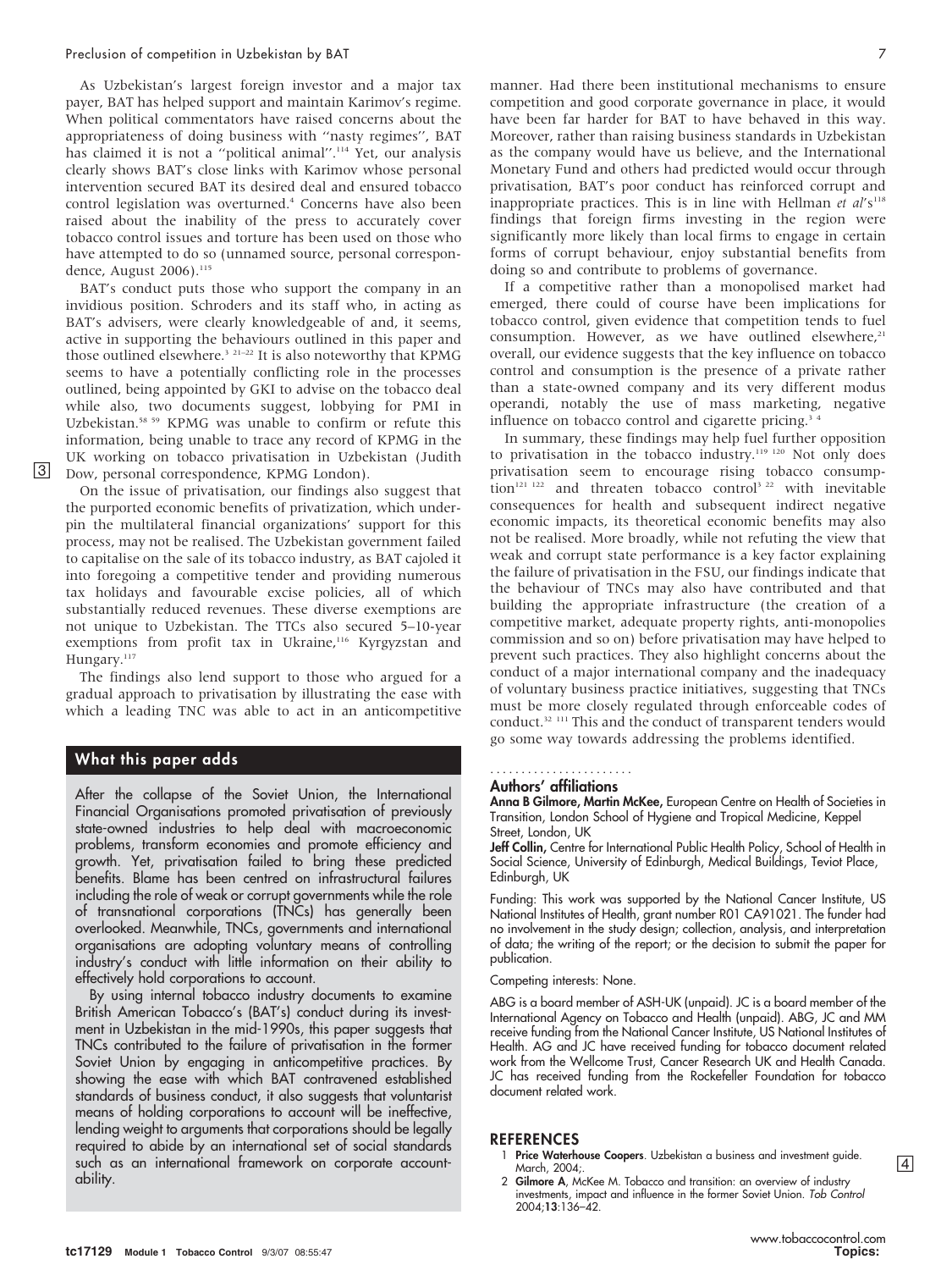- 
- 3 Gilmore A, Collin J, Townsend J. Transnational tobacco company influence on taxation policy during privatization: the case of BAT in Uzbekistan. Am J Public Health, (in press)..
	- 4 Gilmore A, Collin J, McKee M. British American Tobacco's erosion of health legislation in Uzbekistan. BMJ 2006;332:355–8.
	- 5 British Helsinki Human Rights Group (2002) BAT in Uzbekistan 2002. http://www.bhhrg.org/CountryReport.asp? CountryID = 23
		- &ReportID = 5&ChapterID =
		- 31&next = next&
		- keyword = (accessed 10 Feb 2007).
	- 6 Fierman W. Political development in Uzbekistan: democratization? In: Dawisha K, Parrott B, eds. Conflict, cleavage, and change in Central Asia and the Caucasus. Cambridge: Cambridge University Press, 1997.
	- 7 **US Department of State**. Uzbekistan. Country Reports on Human Rights Practices. http://www.state.gov/g/drl/rls/hrrpt/2003/27873.htm (accessed 10 Feb 2007).
	- 8 Walsh NP. US looks away as new ally tortures Islamists. The Guardian, 26 May, 2003.
	- 9 Human Rights Watch. Uzbekistan: Andijan crisis aftermarth http://hrw.org/ campaigns/uzbekistan/andijan/(accessed 10 Feb 2007).
	- 10 Walsh NP. The envoy who said too much. The Guardian, 15 July 2004. http:// www.guardian.co.uk/g2/story/
		- 0,3604,1261480,00.html (accessed 10 Feb 2007).
	- 11 Stiglitz J. Globalization and its discontents. London: Allen Lane, Penguin Press,  $2002$
	- 12 Ellman M. The increase in death and disease under "Katastroika. " Camb J Econ, 1994;18:329–55.
	- 13 Nellis J. Time to rethink privatization in transition economies. Washington DC: International Finance Corporation, Discussion Paper no 38, 1999.
	- 14 **Megginson WL**, Netter J. From state to market: a survey of empirical studies on privatization. Global Equity Markets Conference, 10–11 December, Paris, 1998. http://wbln0018.worldbank.org/ Network/PREM/PREMDocLib.nsf /da461c58dad5446c852566c9007ba34f/ a71430647fc4fad98525675a006cf13f?
		- OpenDocument (accessed 10 Feb 2007).
- 15 Havrylyshyn O, McGettigan D. Privatization in transition countries: lessons of the first decade, Economic Issues no.18. Washington DC: International Monetary Fund, August 1999, http://www.imf.org/external/ @ publc/ft/issues/issues18/index.htm (last accessed 15/1/2002).
	- 16 Collin J, Lee K, Gilmore A. Unlocking the corporate documents of British American Tobacco: an invaluable global resource needs radically improved<br>access. *Lancet* 2004;**363**:1746–7.
	- 17 Lee K, Gilmore A, Collin J. Looking inside the tobacco industry: revealing insights from the Guildford Depository. Addiction 2004;99:394.
	- 18 Organisation for Economic Cooperation and Development. OECD guidelines for multinational enterprises: text, commentary and clarifications (October 2001) DAFFE/IME/WPG(2000)15/FINAL, 2001.

http://www.olis.oecd.org/olis/

2000doc.nsf/4f7adc214b91a685c12569fa005d0ee7

/d1bada1e70ca5d90c1256af6005ddad5/\$FILE/JT00115758.PDF (accessed 10 Feb 2007).

- 19 British American Tobacco. Standards of Business Conduct, 2003. http://www.bat.com/oneweb/ sites/uk\_\_3mnfen.nsf/0/ 655fc96e7131799880256df300532020? OpenDocument (accessed 10 Feb 2007).
- 20 Organisation for Economic Cooperation and Development. OCDE/ GD(97)40—The OECD guidelines for multinational enterprises: 1991 Review. 14 May 1991 http://www.oecd.org/findDocument
	- /0,2350,en\_2649\_34889\_1\_119672\_1\_1\_1,00.html (accessed 10 Feb 2007).
- 21 Gilmore A. Tobacco and transition: understanding the impact of transition on tobacco use and control in the former Soviet Union [PhD Thesis]. University of London, 2005.
- Gilmore A, Collin J, McKee M. British American Tobacco's erosion of health legislation in Uzbekistan. BMJ, 2006;332:355-8.
- 23 British Helsinki Human Rights Group (2002). BAT in Uzbekistan 2002. http:// www.bhhrg.org/CountryReport.asp? CountryID = 23&ReportID = 5&ChapterID = 31&next = next&
- keyword = (accessed 10 Feb 2007). The World Trade Organization. Trade and competition policy. http:// www.wto.org/english/thewto\_e/minist\_e/min99\_e/ english/about\_e/16comp\_e.htm (accessed 10 Feb 2007).
- 25 Pass C, Lowes B, Pendleton A, et al. Dictionary of business, 3rd edn. Glasgow: Collins, 2002.
- Institute Of International Business Law and Practice. Due process and anticompetitive practices. London: International Chamber of Commerce, 1994
- Gilmore A, McKee M. Moving east: how the transnational tobacco companies gained entry to the emerging markets of the former Soviet Union. Part I: establishing cigarette imports. Tob Control 2004;13:143–50.
- 28 Gilmore A, McKee M. Moving east: how the transnational tobacco companies gained entry to the emerging markets of the former Soviet Union. Part II: an overview of priorities and tactics used to establish a manufacturing presence. Tob Control 2004;13:151–60.
- Gilmore A, Radu-Loghin C, Zatushevski I, et al. Pushing up smoking incidence: plans for a privatised tobacco industry in Moldova. Lancet, 2005;365, 1354–9.
- 30 Collin J, Gilmore A. Corporate (anti)social (ir)responsibility: transnational tobacco companies and the attempted subversion of global health policy. Global Soc Policy 2002;2:354–60.
- 31 Smith EA, Malone RE. Thinking the ''unthinkable'': why Philip Morris considered quitting. Tob Control 2003;12:208-13.
- 32 Christian Aid. Flagship or failure? The UK's implementation of the OECD guidelines and approach to corporate accountability. London: Christian Aid, 2006, http://www.christian-aid.org.uk/indepth/601flag/
	- index.htm (accessed 10 Feb 2007).
- 33 Forster N. The analysis of company documentation. In: Cassell C, Symon G, eds. Qualitative methods in organizational research.A practical guide. London: Sage Publications, 1994.
- 34 Hill MR. Archival strategies and techniques. Qualitative research methods, vol 31. Newbury Park, California: Sage Publications, 1993.
- 35 British American Tobacco. Draft 1. Project umpire skeleton business plan. [date unknown] Guildford Depository. BAT. Bates Number 301734376–406..
- 36 Unknown. Draft 2, Project Umpire, Skeleton business Plan. 01/02/1994. Guildford Depository. BAT. Bates Number, 600507395–420.
- 37 Wells W. Preliminary briefing note. 03/08/1993. Guildford Depository. BAT. Bates Number, 203832525–8.
- 38 van Waay A, Bruce-Miller N, Booker M. Secret report Uzbekistan 18th to 21st May 1993. 28/05/1993. Guildford Depository. BAT. Bates Number, 203832342–65.
- 39 van Waay A. Note of World Economic Forum special trip to Central Asia. 27/ 04/1993. Guildford Depository. BAT. Bates Number, 203459475–81.
- van Waay A. Letter to Mr Ysupov, Ministry for Foreign Economic Relations. 28/ 04/1993. Guildford Depository. BAT. Bates Number, 203459501–2.
- 41 **Herter U**. Note to the CEC: Uzbekistan. Secret. 10/06/1993. Guildford Depository. BAT. Bates Number, 203832336–40.
- 42 Herter U. Note to the Chief Executives Committee. Central Asian Republics. 10/ 09/1993. Guildford Depository. BAT. Bates Number, 503801105–9.
- 43 Unknown. BATs strategy for Central Asia. 03/09/1993. Guildford Depository. BAT. Bates Number, 503801116-9.
- 44 Wells W. Project umpire. Note of meeting with Guinora Mahmudova of the GKI at 16: 00hrs on Monday 23rd August, 1993 in Tashkent 25/08/1993, Guildford Depository.BAT.Bates Number, 203832500–2.
- 45 Kirillova E. BAT-Uzbekistan 20/07/1993. Guildford Depository. BAT. Bates Number, 203832597–9.
- Wells W. Letter to Ms Mahmudova. 12/08/1993. Guildford Depository. BAT. Bates Number, 203832595–6.
- 47 Wells W. Project Umpire. 13/08/1993. Guildford Depository. BAT. Bates Number, 203832577–8.
- Bruce-Miller N. Draft letter to Dr Gafurov, GKI, Uzbekistan. 13/08/1993. Guildford Depository. BAT. Bates Number, 203832579–4.
- 49 Herter U. Note to the board of BAT Industries plc: Central Asian republics briefing paper. 27/01/1994. Guildford Depository. BAT. Bates Number, 503801076–8.
- 50 British American Tobacco. Draft note to CEC. Valuation of tobacco projects in Eastern Europe and the Former Soviet Union. 01/10/1993. Guildford Depository. BAT. Bates Number, 202208976–83.
- 51 Herter U, Brookes N. Extracts of Minutes of meeting of the Chief Executives Committee held on Monday 13th Sepember 1993. 13/09/1993. Guildford Depository. BAT. Bates Number, 503801104.
- 52 BAT Industries. Memorandum of Understanding between the Uzbek State Joint Stock Concern for the Food Industry of the Republic of Uzbekistan, the State Committee of State Property and Privatisation of the Republic of Uzbekistan and BAT Industries plc of London, England. 5/10/93. Guildford Depository. BAT. Bates Number, 301731698–706.
- 53 British American Tobacco. Note of a lunch with Dr Khamidov of UPP at Windsor House of Tuesday 23rd November 1993 at 12:45 hrs. 23/11/1993. Guildford Depository. BAT. Bates Number, 301728270–3.
- 54 Wells W. Project umpire. Note of meeting help at UPP on Monday 15th November, 1993 at 16: 15 hrs, 29/11/1993.Guildford Depository.BAT.Bates Number, 301728265–7.
- 55 Herter U. Note to Chief Executive's Committee. Uzbekistan. 02/03/1994. Guildford Depository. BAT. Bates Number, 50380162–173.
- 56 Wells W. Negotiations with BAT industries. 21/09/1993. Guildford Depository. BAT. Bates Number, 203832436–9.
- 57 Wells W. Project umpire: notes from visit to Tashkent, Tuesday 11th to Friday 14th January 1994. 20/01/1994. Guildford Depository. BAT. Bates Number, 600507380–5.
- 58 Lioutyi A. Note for head of Project Uzbekistan Jim Rowland-Rees. 20/12/ 1993. Guildford Depository. BAT. Bates Number, 203835035–7.
- 59 Rowlands-Rees G. Uzbekistan visit notes—6th to 17th December 1993. 20/ 12/1993. Guildford Depository. BAT. Bates Number, 203835038–41.
- 60 J Henry Schroder Wagg & Co. Ltd. BAT Industries. Project umpire. Administrative documentation. 04/11/1993. Guildford Depository. BAT. Bates Number, 301728279–95.
- 61 Wells W. Project umpire: issues for Dr Khamidov et al and revised draft of BAT's proposed investment in Uzbekistan. Issues for discussion. 29/11/1993. Guildford Depository. BAT. Bates Number, 301728237–41.
- 62 House of Commons. Hansard Debates for 10 Dec 1993 http:// www.parliament.the-stationery-office.co.uk/pa/cm199394/ www.parilament.ine-signonery-onice.co.uk/pa/cm177374/<br>cmhansrd/1993-12-10/Writtens-3.html (accessed 15<sup>th</sup> April, 2004;.
- 63 Select Committee on Foreign Affairs. Minutes of Evidence. ANNEX A8 Uzbekistan.
	- http://www.publications.parliament.uk/pa/cm199899/cmselect/cmfaff/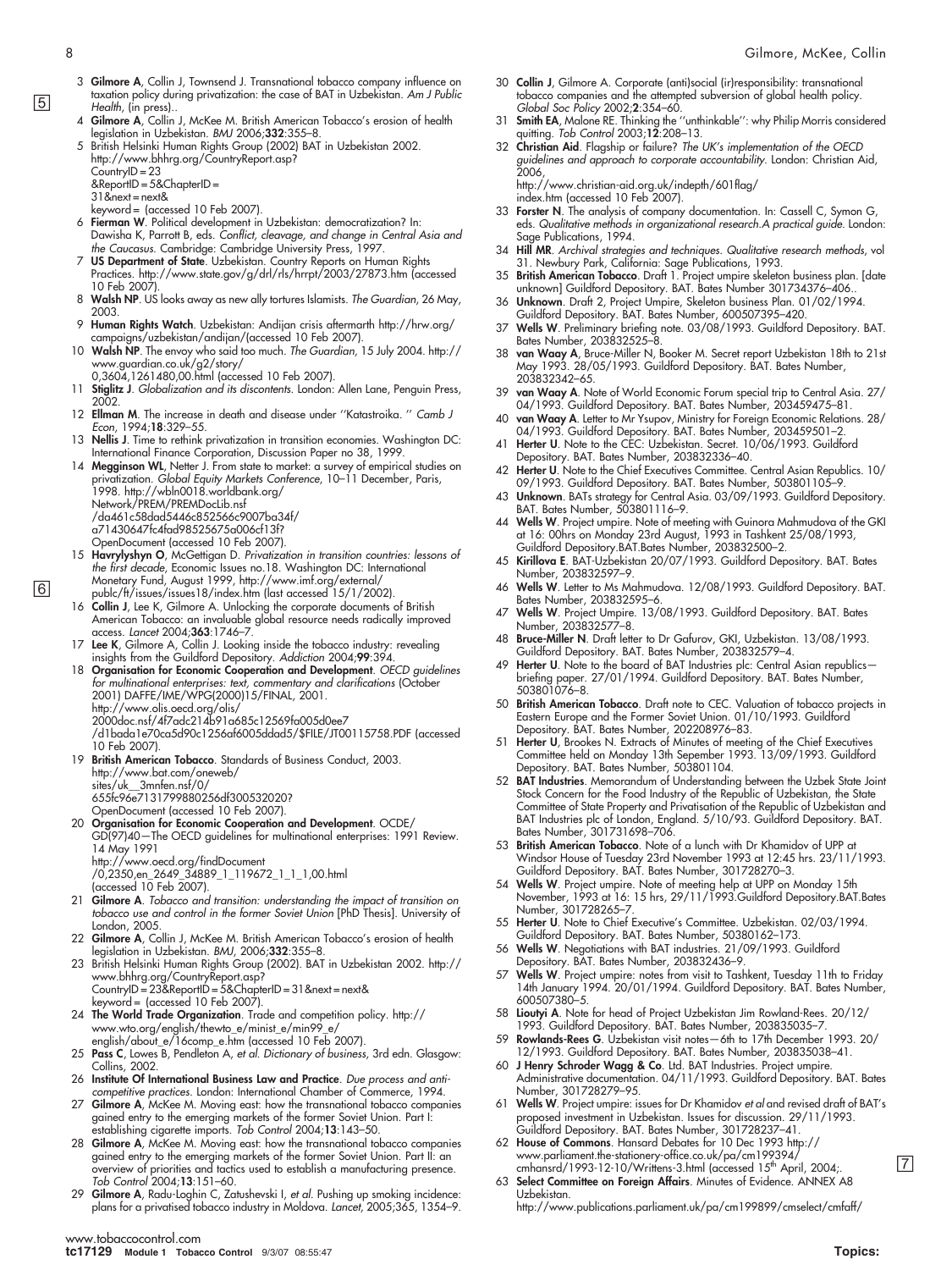#### Preclusion of competition in Uzbekistan by BAT 9

349/9052510.htm

(accessed 10 Feb 2007).

- 64 Bruce-Miller N. Uzbekistan—File note—Chairman's visit 14–16/12/93. 17/
- 12/1993. Guildford Depository. BAT. Bates Number, 203835033–4. 65 BAT. Note of meeting held at 14:30 hrs on Monday, 20th December, 1993 at Windsor House. 20/12/1993. Guildford Depository. BAT. Bates Number, 203835026–32.
- 66 Wells W. Protocol of Intent: the Republic of Uzbekistan and BAT industries plc. 16/12/1993. Guildford Depository. BAT. Bates Number, 203835020–5.
- 67 Karimov I. Decision of the Cabinet of Ministers of the Republic of Uzbekistan.
- 11/02/1994. Guildford Depository. BAT. Bates Number, 503801074. 68 Rowlands-Rees G. Uzbekistan visit 26–30 July 1993. A discussion note. 02/ 08/1993. Guildford Depository. BAT. Bates Number, 203831285–93.
- 69 BAT. Project umpire. 25/10/1993. Guildford Depository. BAT. Bates Number, 301728296–307.
- 70 Sims D. Marketing Report Uzbekistan. Field visit 6/10/93 to 15/10/93. 15/ 10/93. Guildford Depository. BAT. Bates Number, 203465873–93.
- 71 BAT. Preliminary draft: 23rd November 1993 ''Strategic Vision'' agreement. 23/11/1993. Guildford Depository. BAT. Bates Number, 301728274–6.
- 72 Herter U. Note to the CEC: Uzbekistan. Secret. 05/07/1993. Guildford Depository. BAT. Bates Number, 203832600–2.
- 73 Bruce-Miller N. Hand written note on Dean Sim's visit. 14/10/1993. Guildford
- Depository. BAT. Bates Number, 203831279–80.<br>74 Bruce-Miller N. Re: marketing strategy—Central Asia. 03/12/1993. Guildford Depository. BAT. Bates Number, 203459271–3.
- 75 Bruce-Miller N. Note to Mr UGV Herter. Uzbekistan. 28/10/1993. Guildford Depository. BAT. Bates Number, 203459276.
- 76 Herter U, Brookes N. Extracts of Minutes of Meeting of the Chief Executive's Committee held on Monday, 29th November 1993. BAT Industries— Uzbekistan. 29/11/1993. Guildford Depository. BAT. Bates Number, 202208940–2.
- 77 Wells W. Project umpire: fiscal and excise working groups. 19/04/1994. Guildford Depository. BAT. Bates Number, 600507774–5.
- Wells W. BAT Industries plc ("BAT")'s proposed Joint Venture investment (''UZBAT'') in the Republic of Uzbekistan. 14/04/1994. Guildford Depository. BAT. Bates Number, 600507795–808.
- Unknown. Project umpire, Fiscal Working Group meeting, Thursday April 21st at 3pm. 21/04/1994. Guildford Depository. BAT. Bates Number, 600507769–70.
- 80 King J. Project umpire. 21/06/1994. Guildford Depository. BAT. Bates Number, 600507652–5.
- Herter U. Note to the Chief executives committee. Uzbekistan. 14/10/1994. Guildford Depository. BAT. Bates Number, 503800815–29.
- 82 BAT. Press Announcement. BAT investment in Uzbekistan. 16/05/1994. Guildford Depository. BAT. Bates Number, 503801058–9.
- Norwell I. BAT investment in Uzbekistan. 16/05/1994. Guildford Depository. BAT. Bates Number, 500852311–20. 84 Bishop D. Uzbekistan-Visit 20/21 June. 22/06/1994. Guildford Depository.
- BAT. Bates Number, 600507656–8.
- Aitken D. Minutes of BAT Central Asia/BATCo/CATCF/B&W/NBD meeting held in Tashkent, 10th June 1994. 14/06/1994. Guildford Depository. BAT. Bates Number, 203459365–74.
- 86 United States Department of Agriculture, Foreign Agricultural Section. Uzbekistan, Republic of: Tobacco and Products Annual 2000. Gain Report #UZ0005. April 2000. www.fas.usda.gov/gainfiles/200004/25667473.pdf (accessed 10 Feb 2007).
- 87 Brookes N. Note to Mr U G V Herter. 22/06/1994. Guildford Depository. BAT. Bates Number, 600507684–5.
- 88 Broadman HG. Competition, corporate governance, and regulation in Central Asia. Uzbekistan's structural reform challenges. Washington DC: World Bank, May 2000, Policy Research Working Paper, 2331.<br>89 **ERC Statistics International plc**. *The world cigarettes I and II: The 2001 survey*,
- Suffolk, Great Britain, 2001.
- 90 Herter U. The finalisation of BAT's planned investment in Uzbekistan. 08/07/ 1995. Guildford Depository. BAT. Bates Number, 600507665–7.
- 91 Buckley N. BAT-man's opening. 19/07/1994. Guildford Depository. BAT. Bates Number, 600507621.
- 92 Wells W. Project Umpire. Uzbek Health Ministry Decree promoting the restriction of smoking. 25/08/1994. Guildford Depository. BAT. Bates Number, 500852348–9.
- Wilson M. BAT Industries PLC reporting minutes. Secret. 05/09/1994. Guildford Depository. BAT. Bates Number, 203470848–9.
- 94 Wells W. Project umpire, import duties. 24/06/1994. Guildford Depository. BAT. Bates Number, 600507677–9.
- 95 Wells W. Project umpire. 07/10/1994. Guildford Depository. BAT. Bates Number, 503800851–2.
- 96 Wells W. Urgent project umpire completion. 26/10/1994. Guildford Depository. BAT. Bates Number, 600507538–45.
- 97 Anon. BAT Bulletin. News: BAT takes the lead in Uzbekistan, August \*1995, Bates Number.500161238..
- 98 Anon. BAT Bulletin. High profile visit to Uzbekistan. February 1995. Guildford Depository. Bates Number, 500161154.
- Bryden I. Letter from Chase Manhattan Bank re payment for Uzbek operations. 23/11/1994. Guildford Depository. BAT. Bates Number, 503800810.
- 100 BAT Uzbekistan (investments) Limited. Report and accounts for the year ended 31 December 1994. Registered number. 2906405. Obtained from Companies House http://direct.companieshouse.gov.uk/ (accessed 9 June, 2006.
- 101 Unknown. Sir Patrick Sheehy in Uzbekistan. Article in Business briefing BAT corporate newsletter. 01/01/1995. Guildford Depository. BAT. Bates Number, 500057716.
- 102 British American Tobacco. Investing in Uzbekistan. http://www.bat.com/ oneweb/sites/uk\_\_3mnfen.nsf/0/ 197ac91697945f5080256bf4000198f9?OpenDocument (accessed 10 Feb 2007).
- 103 Tuinstra T. Following the silk route. Tobacco Reporter October, 1998:143-5.
- 104 BAT Uzbekistan (Investments) Ltd. Registered number. 2906405. Directors' report and accounts for the years ended 31 December 1995, 1996, 1997, 1998, 1999, 2000, 2001, 2002 and 2003. All nine reports obtained from Companies House http://direct.companieshouse.gov.uk (accessed 8 June 2005).
- 105 **Anon**. BAT Output. Tob J Int, 2000; March.http://www.tobaccojournal.com/<br>show\_artikel.php3?id = 1565&banner = etm1 (accessed 10 Feb 2007).
- 106 BAT Uzbekistan cigarette output down 7. 5% in 2003 http:// www.bisnis.doc.gov/bisnis/bisdoc/0402UZ\_CommercialReport.htm (accessed 10 Feb 2007).

107 American Stock Exchange. British-Uzbek firm cuts cigarette output by over 4 per cent. 16 November 2004. http://www.amex.com/?href= newsDetails/CmnNewsDet.jsp?id = XpressFeed\_NewsDetails \_1100616926540.html (accessed 10 Feb 2007).

- 108 BAT. BAT Uzbekistan predicts 2004 net losses of \$12.5 million. http:// www.tobacco.org/news/175308.html (accessed 10 Feb 2007).
- 109 BAT Uzbekistan (Investments) Ltd. Registered No. 2906405. Directors' report and accounts for the year ended 31 December 2002. Obtained from Companies House http://direct.companieshouse.gov.uk/ (accessed 8 June 2005).
- 110 BAT Uzbekistan (Investments) Ltd. Registered No. 2906405. Directors' report and accounts for the year ended 31 December 2003. Obtained from Companies House http://direct.companieshouse.gov.uk/ (accessed 8 June 2005).
- 111 Christian Aid. Behind the mask. The real face of corporate social responsibility. London: Christian Aid, 2004, http://www.christian-aid.org.uk/ indepth/0401csr/index.htm (accessed 10 Feb 2007).
- 112 The Corporate Responsibility Coalition http://www.corporateresponsibility.org/ (accessed 3rd May 2006).
- 113 The price is not quite right. The Economist, 5 July 2001 http:// www.ash.org.uk/html/
- conduct/html/pricefixing.html (accessed 10 Feb 2007). 114 Anon. BAT cannot ignore events in Uzbekistan The Guardian, Thursday May 19 2005. http://www.guardian.co.uk/business/story/ 0,,1487044,00.html#article\_continue (accessed 10 Feb 2007).
- 115 Simpson D. Uzbekistan: who's in charge now. Tob Control 2000;9:359.
- 116 Krasovky K, Andreeva T, Krisanov D, et al. Economics of tobacco control in
- Ukraine from the public health perspective. Kiev: ADIC Ukraine, 2002. 117 Yurekli AA, De Beyer J. Did the entry of private cigarette producers in Turkey
- and Ukraine increase cigarette consumption? Unpublished report..
- 118 Hellman JS, Jones G, Kaufmann D. Far from home. Do foreign investors import higher standards of governance in transition economies, Draft for discussion. Washington DC: World Bank, August, 2002.
- 119 Campaign for Tobacco Free Kids. Public health and international trade Volume II: tariffs and privatisation. Washington DC: Campaign for Tobacco-Free Kids, 2002, http://www.tobaccofreekids.org/campaign/ global/framework/docs/campaign\_Tariffs.pdf (accessed 10 Feb 2007).
- 120 Weissman R, White A. Needless harm: International Monetary Fund support for tobacco privatization and for tobacco tax and tariff reduction, and the cost to public health. Washington DC: Essential Action, 2002, http:// www.essentialaction.org/needlessharm.pdf (accessed 10 Feb 2007).
- 121 Gilmore A, McKee M. Exploring the impact of foreign direct investment on tobacco consumption in the former Soviet Union. Tob Control 2005;14:13–21.
- 122 **Bettcher D**, Subramaniam C, Guindon E, et al. Confronting the tobacco<br>epidemic in an era of trade liberalisation. Geneva: WHO, TFI, 2001.